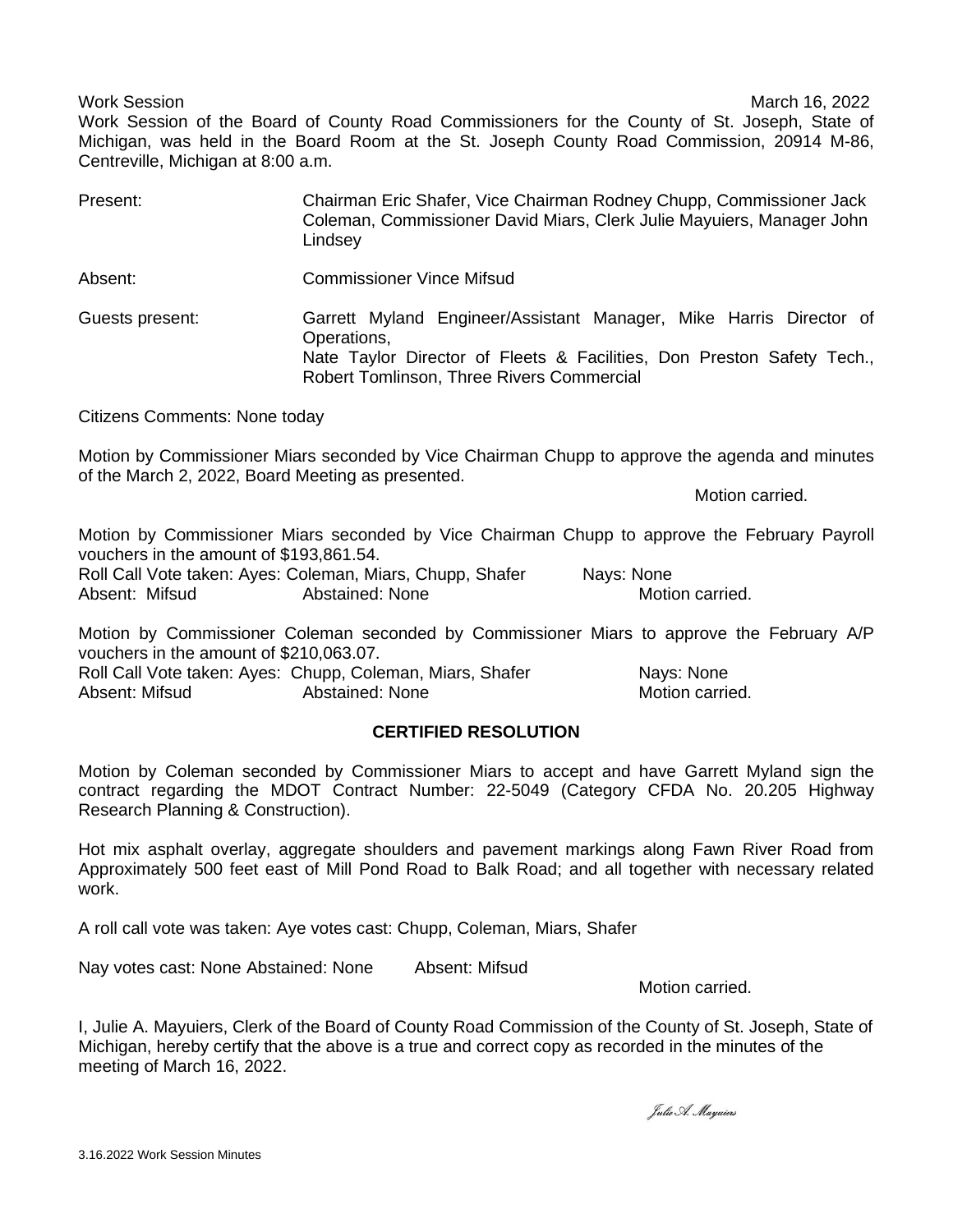Julie A. Mayuiers Clerk of the Board

### **RESOLUTION**

Motion by Commissioner Coleman seconded by Commissioner Miars that the following resolution be adopted:

WHEREAS, the Board of County Road Commissioners of the County of St. Joseph wishes to relinquish jurisdiction of the following street;

E. Lafayette Road, located on the boarder of Sherman Township and Fawn River Township, from N Lakeview Road easterly to the intersection of E. Lafayette Road and N. Franks Avenue, a distance of 0.53 Miles.

WHEREAS, it is understood that the Attorney General has ruled, a certain portion of the road, to be relinquished to an incorporated city or village, must be surrounded by city or village property, and

WHEREAS, the City of Sturgis does have enough abutting property to comply with the standards, as set forth by the Attorney general, and,

WHEREAS, the City of Sturgis accepts the transfer of said streets to its jurisdiction,

THEREFORE, BE IT RESOLVED, a copy of this resolution be sent to the Data Inventory & Integration Division of the Michigan Department of Transportation, requesting that this jurisdictional transfer be allowed.

Motion carried. Resolution Adopted.

I, Julie A. Mayuiers, Clerk of the Board of County Road Commissioners of St. Joseph County, State of Michigan, hereby certify that the above is a true and correct copy as recorded in the minutes of the meeting of March 16, 2022.

Julie A. Mayuiers

Julie A. Mayuiers Clerk of the Board

## **CERTIFIED RESOLUTION**

**WHEREAS,** the State and Federal Governments have made money available in the Local Bridge Program for use by State, County, City, and Village agencies, and

**WHEREAS,** the St. Joseph County Road Commission has reviewed and approved the Local Bridge Program for the following bridges, and

**WHEREAS,** the St. Joseph County Road Commission is actively seeking participation in the replacement of the following bridges, and

**WHEREAS,** the St. Joseph County Road Commission will commit the necessary local funds for the design and construction engineering in addition to a **ten** percent funding match for the construction phase of the bridges listed below.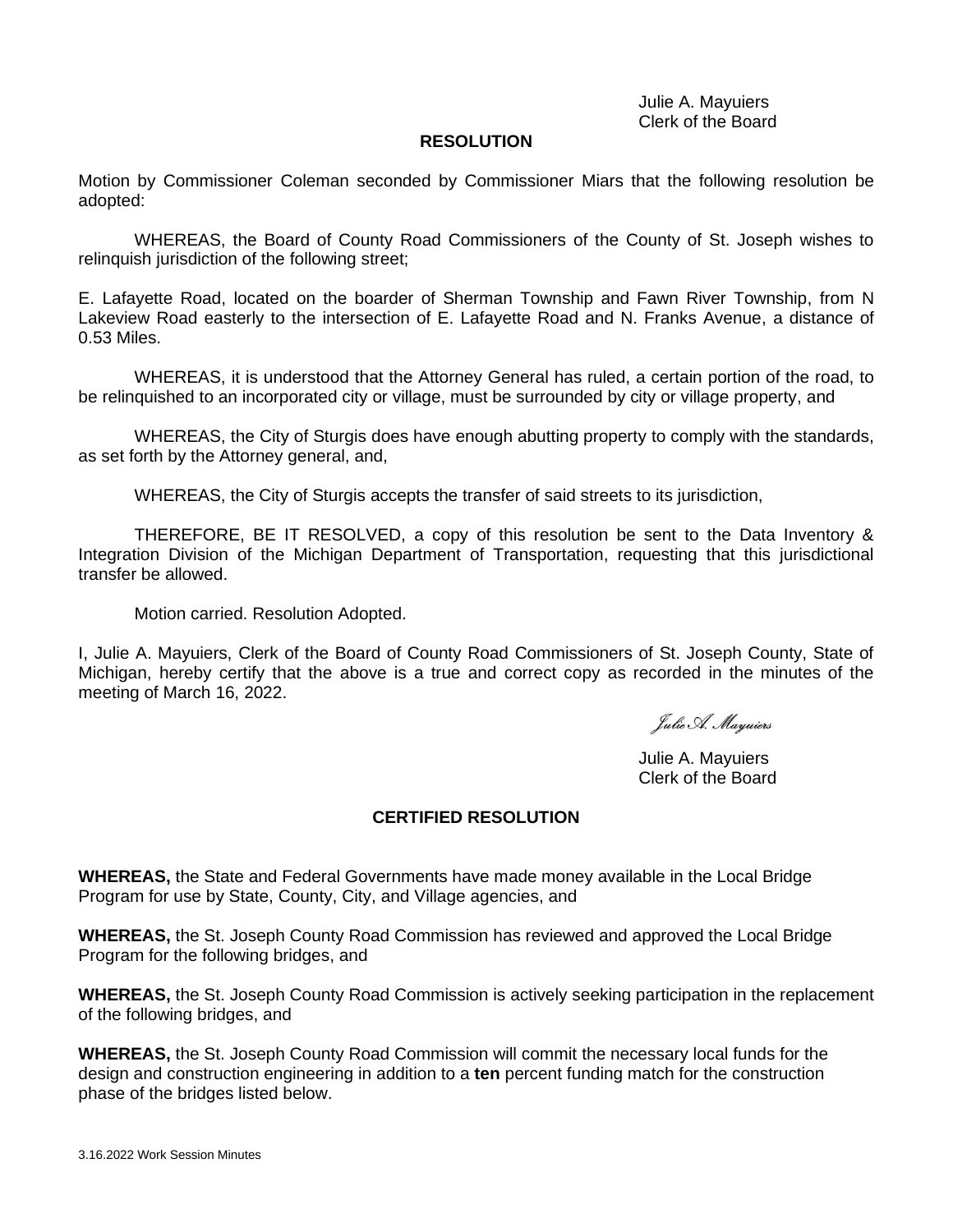**NOW, THEREFORE BE IT RESOLVED,** that the St. Joseph County Road Commission submit the necessary documentation to have these bridges included for funding through this program:

- 1. Farrand Road over the St. Joseph River (SN 10324) replacement at a Ten (10) percent match estimated at \$5,900,000.
- 2. Fawn River Road over the Fawn River (SN 10289 replacement) at a Ten (10) percent match estimated at \$1,200,000.
- 3. Prairie Corners Road over the St. Joseph River (SN 10377 replacement) at a Ten (10) percent match estimated at \$3,300,000.
- 4. Carls Road over the Fawn River (SN 10336 replacement) at a Ten (10) percent match estimated at \$1,200,000.

**MOTION** by Vice Chairman Chupp seconded by Commission Coleman that the above bridge have applications submitted for **2025 MDOT Local Bridge Program Funding** in the above priority.

**Motion Carried: Ayes: Miars, Chupp, Chupp, Shafer Nays: None Absent: Mifsud Abstained: None**

I, Julie A. Mayuiers, Clerk of the Board of County Road Commissioners of the County of St. Joseph, State of Michigan, hereby certify that the above is a true and correct copy as recorded in the minutes of the meeting of March 16, 2022.

Julie A. Mayuiers

Julie A. Mayuiers Clerk of the Board

# **CERTIFIED MOTION**

Motion by Vice Chairman Chupp seconded by Commissioner Miars to accept the bids and award the 2022 Pulverizing Projects to JL Milling Inc. in the amount of \$28,166.04 (Twenty-Eight Thousand One Hundred Sixty-Six Dollars and Four Cents).

Roll Call Vote: Ayes: Miars, Coleman, Chupp, Shafer Nays: None Absent: Mifsud Abstained: None Motion carried.

I, Julie A. Mayuiers, Clerk of the Board of County Road Commission of the County of St. Joseph, State of Michigan, hereby certify that the above is a true and correct copy as recorded in the minutes of the meeting of March 16, 2022.

Julie A. Mayuiers

Julie A. Mayuiers Clerk of the Board

## **CERTIFIED MOTION**

Motion by Commissioner Miars seconded by Commissioner Coleman to accept the bids and award the 2022 Local Paving Projects to Michigan Paving & Materials Co. in the amount of \$3,416,428.99 (Three Million Four Hundred Sixteen Thousand Four Hundred Twenty-Eight Dollars and Ninety-Nine Cents).

3.16.2022 Work Session Minutes Roll Call Vote: Ayes: Coleman, Chupp, Miars, Shafer Nays: None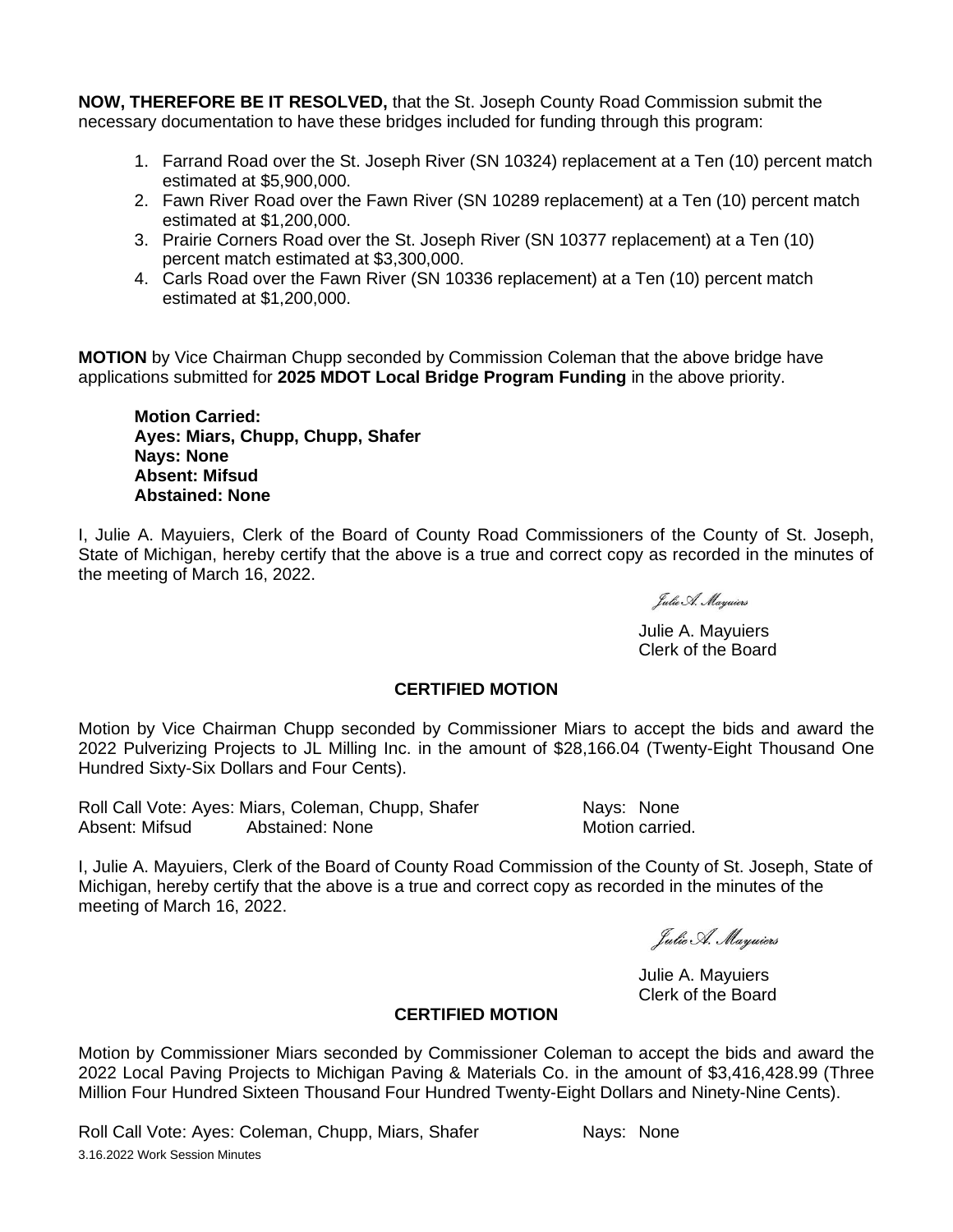Absent: Mifsud Abstained: None Motion carried.

I, Julie A. Mayuiers, Clerk of the Board of County Road Commission of the County of St. Joseph, State of Michigan, hereby certify that the above is a true and correct copy as recorded in the minutes of the meeting of March 16, 2022.

Julie A. Mayuiers

Julie A. Mayuiers Clerk of the Board

#### RESOLUTION TO CLOSE COUNTYLINE ROAD AT **GRAND TRUNK WESTERN RAILROAD CROSSING NI#283448B**

#### **FLOWERFIELD TOWNSHIP**

WHEREAS, the railroad crossing at Countyline Road and the Grand Trunk<br>Western Railroad was identified by MDOT as a public safety risk due to the low traffic volume, the angle of the crossing and the speed of the trains that use the railroad.

WHEREAS, the Board of County Road Commissioners of St. Joseph County, Michigan, has further determined that it is to the best interests of the public that the right of way be preserved for utility purposes or easements.

NOW THEREFORE, BE IT RESOLVED, that in the interest of public safety and upon assurance of incentive funding available from MDOT and Grand Trunk Western Railroad, the St. Joseph County Road Commission hereby elects to permanently close Countyline Road at the Grand Trunk Western Railroad NI#283448B.

LET IT FURTHER BE RESOLVED, that County Line Road from Chamberlain Road east for 1,380 ft, County Line Road from Creglow Road West 3,700 ft and Creglow Road from Flowerfield Road to County Line Road will be hard surfaced using the incentive funding that is available from MDOT and Grand Trunk Western Railroad.

> BOARD OF COUNTY ROAD COMMISSIONERS OF ST. JOSEPH COUNTY, MICHIGAN

By: Eur Shafe

Its: Chairman

MOTION BY Commissioner David Miars seconded by Commissioner Jack Coleman.

ROLL CALL VOTE WAS TAKEN: Aye Votes Cast: Rodney Chupp, David Miars, Jack Coleman, Eric Shafer Nay Votes Cast: None **Absent: Vince Mifsud** Abstained: None Motion passed. Resolution carried.

I, Julie A. Mayuiers, Clerk of the Board of County Road Commissioners of St. Joseph County, State of Michigan, hereby certify that the above is a true and commissioners or St. Joseph County<br>State of Michigan, hereby certify that the above is a true and correct copy as recorded in the<br>minutes of the meeting of Ma

Juli @ Mayons fulie A. Mayulers<br>Clerk of the Board

 $\overline{1}$